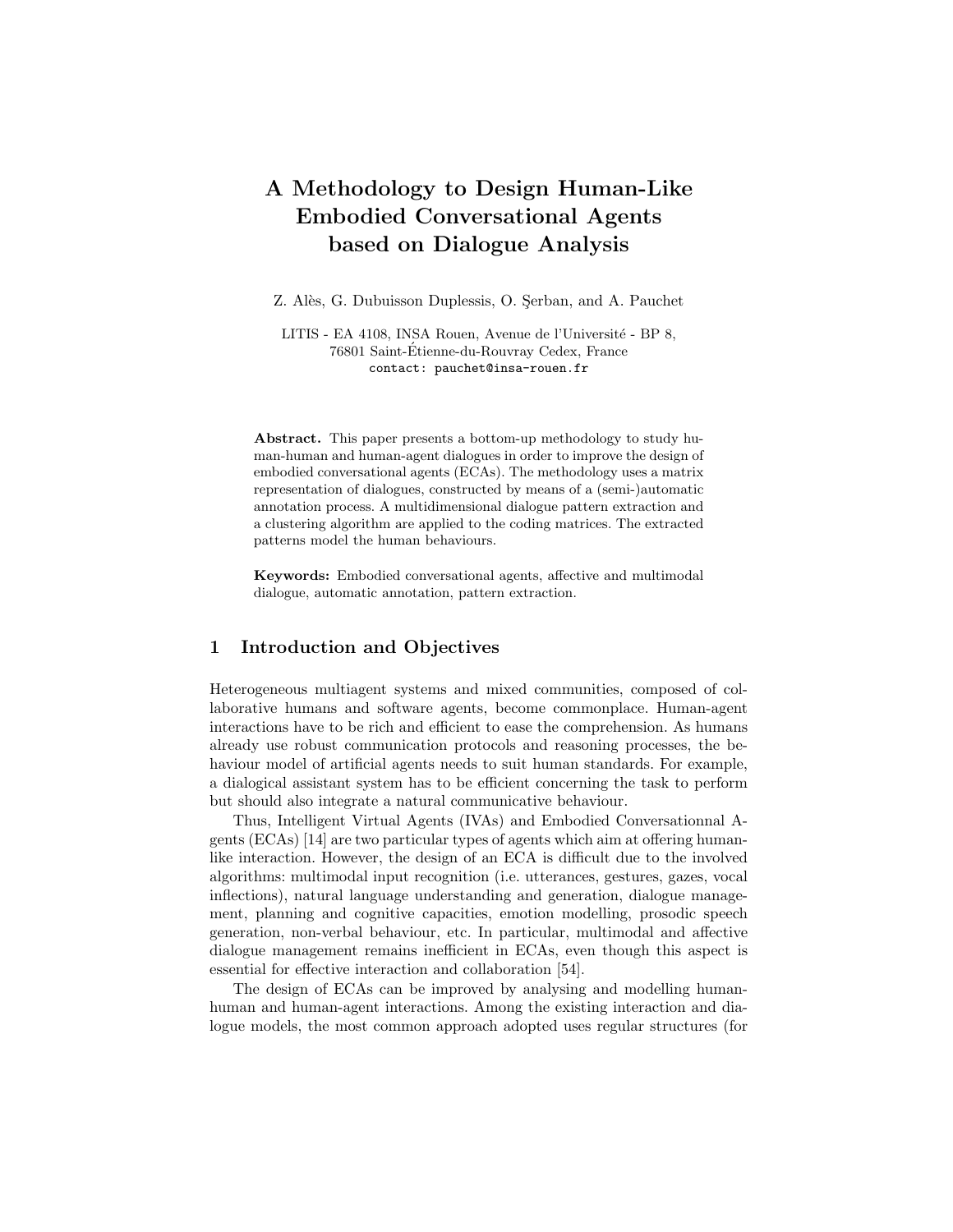instance automata [58], timed automata [45], sequence diagrams [21], etc.), manually extracted or computationally learned from a corpus of dialogues, traces or logs. All these data structures can only represent linear interaction patterns, whereas dialogue management involves multi-dimensional levels [10]. The interaction model of an ECA needs to take into account all the aspects involved in human interaction (individual and collective task management, dialogue feedbacks, affective aspects, social commitments, etc.), expressed according to various modalities (semantics, prosody, gestures, facial expressions, etc.).

Firstly, a bottom-up methodology is proposed to build an interaction model for an ECA dedicated to a given task. This methodology needs a corpus of dialogues as input. These dialogues are using matrix representation for labels, ideally using automatic annotation techniques. Secondly, a multidimensional pattern extraction and a clustering algorithm are applied to the coding matrices, to collect the interaction regularities. Lastly, the interaction modelling phase consists in using the interaction patterns arising from the human behaviours.

This study is divided into five different sections. Section 2 draws some links with related work, with particular attention on ECAs, affective computing and dialogue systems. Section 3 describes more precisely the approach. Section 4 focuses on an example of automatic annotation, i.e. emotion detection. Section 5 concerns automatic extraction of multi-dimensional dialogue patterns. Section 6 links dialogue patterns and human-agent dialogue management. Lastly, section 7 concludes this article.

# 2 Embodied Conversational Agents, Affective Computing and Dialogue Systems

## 2.1 Embodied Conversational Agents

Recent research projects have a particular interest in increasing the interactiveness of ECAs, adding expressiveness and special graphic features to improve the general agent quality [46, 14]. Since recent studies have proven that ECA increase the interaction time [14], a special category of non-animated agents appear in many of the client-support applications (e.g.: Laura from EDF -Electricity of France Company-, Anna from IKEA). Although these examples are scientifically irrelevant for most of the ECA research community (their level of interactivity tends to zero), they demonstrate the increasing interest for ECAs. André and Pelachaud categorized ECAs according to their capabilities and expressiveness: TV-style presenter systems, team presentations, one-to-one interaction (one ECA vs one human) and multi-party conversations (multiple ECAs and users) [5]. This work is mainly linked with one-to-one interaction.

REA [14] is an agent designed for natural conversations, whose embodiment and human-like appearance help to maintain the communication channel between agents and humans. SmartKom [56] is a multimodal dialogue system integrated into an information kiosk scenario, that supports complex input-output modalities. SmartKom considers all the classic modalities (i.e. speech), nonverbal (i.e. gestures) and touch actions, through interactive boards. Max [33]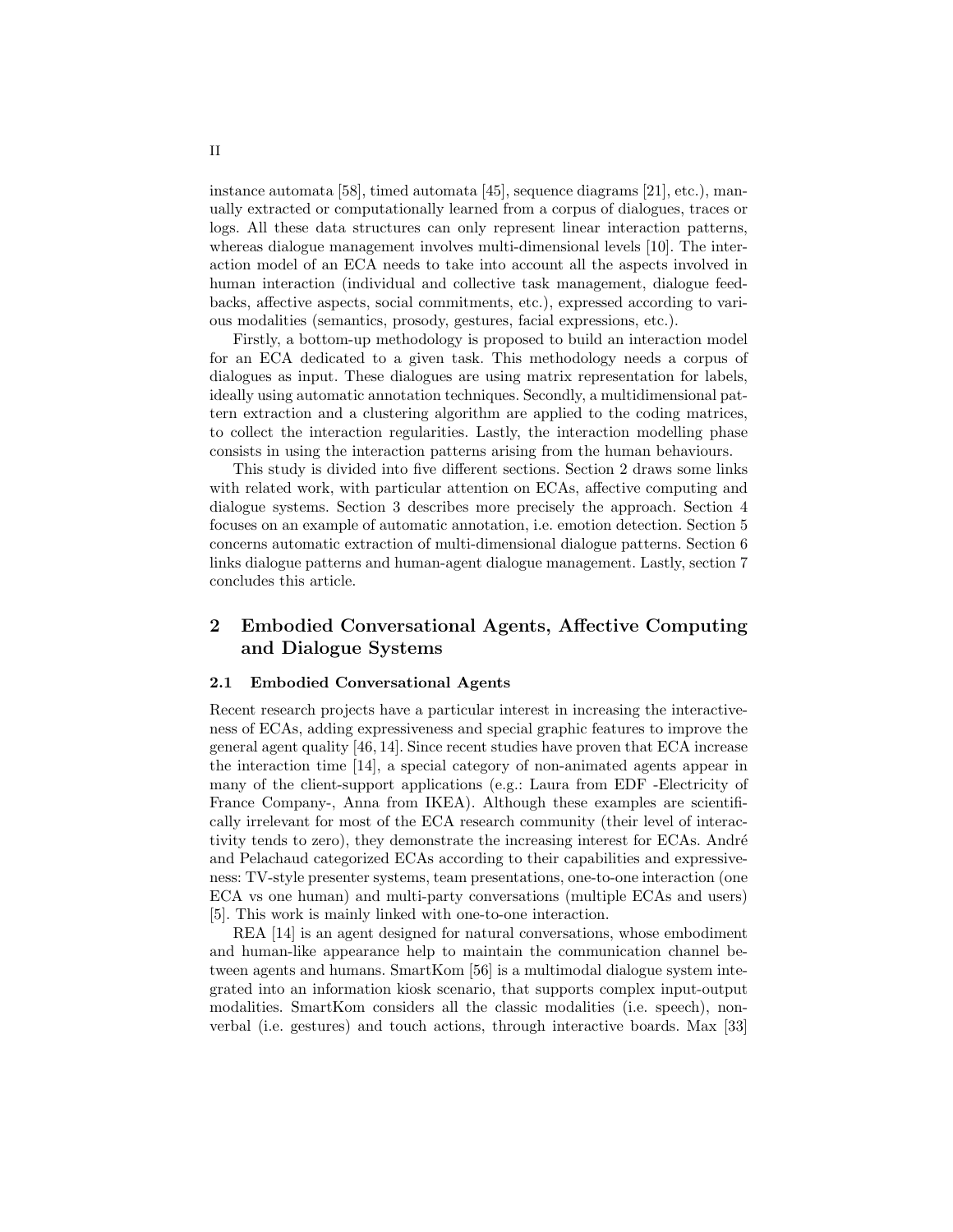uses synthetic speech activities, gestures, facial expressions and gaze to communicate. The MARC (Marc Affective Reactive Characters) platform [18] considers the affective modalities (detection and expression) as the key aspect. Greta [46] would be currently the most advanced ECA, considering expressiveness, features and formats. Greta supports Behaviour Markup Language (BML) [34], a language that has been created to ease the agent behaviour programming and produce complex gestures, postures and gazes. Greta is also one of the few ECAs that support FML-APML, which is an implementation of the Functional Markup Language [28] through the APML markup language for behaviour specification [19]. FML-APML aims to regroup all the behaviours of an agent into functions, rather than describing individual localized behaviour. Finally, the European project SEMAINE [49] should be reminded as a promoter of the Sensitive Artificial Listeners field. SEMAINE offers a fully functional platform for further development, that includes basic emotion detection, affective speech synthesis, a basic turn-taking dialogue model and a functional ECA, based on Greta.

As pointed out by Swartout *et al.*, dialogue management on a multimodal and affective level remains inefficient in existing ECAs [54]. We aim at designing richer interaction models for the existing platforms, i.e. models dealing with multidimentional dialogue management and multimodal inputs and outputs, in order to increase the interaction time between humans and ECAs.

## 2.2 Affective Computing and Agents

Affective models are integrated into ECAs to adapt their behaviours to the emotional status of the user (emotion detection) and to improve their expressiveness (facial expressions, vocal inflections, etc.). Affective phenomena are part of Affective Computing (AC) research field and include emotions, feelings, moods, etc. Emotions are complex and fuzzy but universal and therefore essential to model. The affects can be considered from six perspectives. Four perspectives (expressions, embodiments, cognitive appraisal, and social constructs) are derived from traditional emotion theories. They could be extended with theoretical contributions from the affective neuroscience (fifth perspective). The sixth perspective concerns the measurements of physiological signals describing emotions [47]. The AC applications are widely spreading from user interfaces to the well-known lie detector [11]. In the user interface area, some ECAs are also able to detect and produce emotion [13, 41]. While the production part is more advanced [14], the detection is far from being accurate for some classes of emotions [47], leading to a complete new area of research like opinion mining and affective valence [57].

This article focus on emotion detection on a semantic level, as an example of the automatic annotation process. The research on detecting emotional content in texts refers to written language and transcriptions of oral communication. Since different languages use similar emotional concepts, a number of researchers have built corpus of emotional terms. For instance, Wordnet is a lexical database of English terms used in computational linguistic research [44]. Strapparava and Valitutti [53] extended Wordnet with information on affective terms. SentiWord-Net [8] was also built to serve as sentiment analysis support and opinion mining.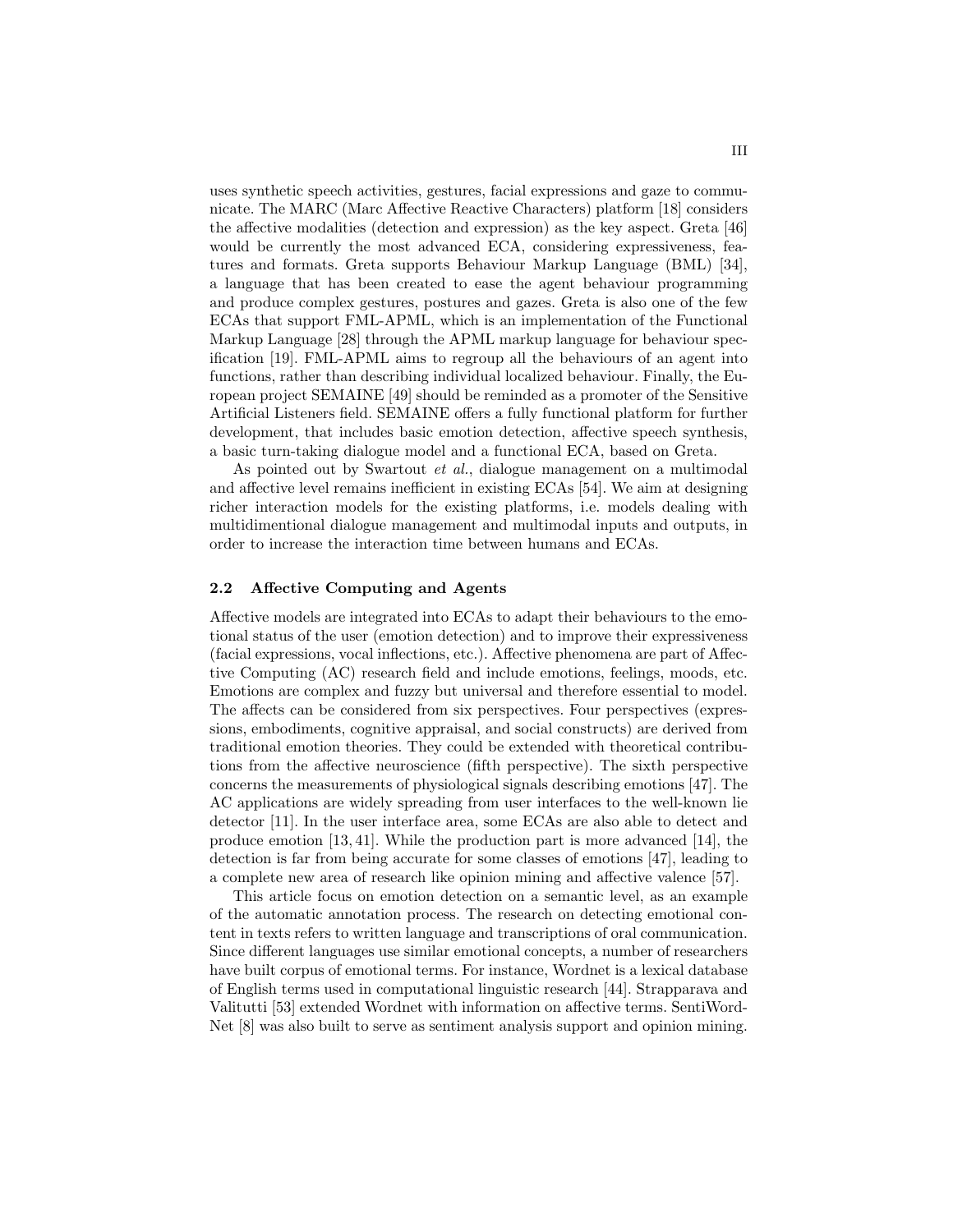

Fig. 1. Basic architecture of a spoken dialogue system.

The most complex approach to textual affect sensing involves systems that construct affective models from large corpora of world knowledge and apply these models to identify the affective tone in texts [9, 1].

#### 2.3 Dialogue Systems

The complexity of a dialogue system mainly depends on its application. However, number of components are recurrent. Figure 1 presents the basic architecture of a spoken dialogue system (similar diagrams can be found in the literature, e.g., [30]). The Automatic Speech Recognition (ASR) component acquires the user's input as speech and converts it into a sequence of words. Next, the Natural Language Understanding (NLU) component generates an adequate representation of the user's input for the Dialogue Manager (DM). This latter integrates the user's contribution into a dialogue context and determines the next system action, possibly by using domain or task knowledge. Then, the Natural Language Generation (NLG) component generates words to express. Finally, the spoken form of the response is produced by the text-to-speech (TTS) component.

Several approaches exist but no approach clearly dominates. The simplest one is the *finite-state* approach (for instance see [43]) that represents the structure of the dialogue as a finite-state automaton where each utterance leads to a new state. This approach describes the structure of the dialogue but do not explain it. In practice, this approach is limited to system-directed dialogues.

The frame-based approach represents the dialogue as a process of filling in a frame (also called *form*) which contains a series of slots (for instance, see [6]). Slots usually correspond to information that the system needs to acquire from the user. It is less rigid than the finite-state approach. Indeed, the dialogue manager includes a control algorithm which determines the response of the system. For instance, the user can fill several slots in one utterance unlike the finite-state approach. However, the possible contributions of the system are fixed in advance.

The plan-based approach [4] comes from classic AI. It combines planning techniques such as plan recognition with ideas from the speech act theory [7, 50]. An example of implementation is TRAINS [3]. This approach is rather complex from a computational perspective. In particular, it requires advanced NLU components in order to infer the speaker's intentions.

The Information State Update (ISU) framework [37], proposed by the TRIN-DI project, implements different kinds of dialogue management models. The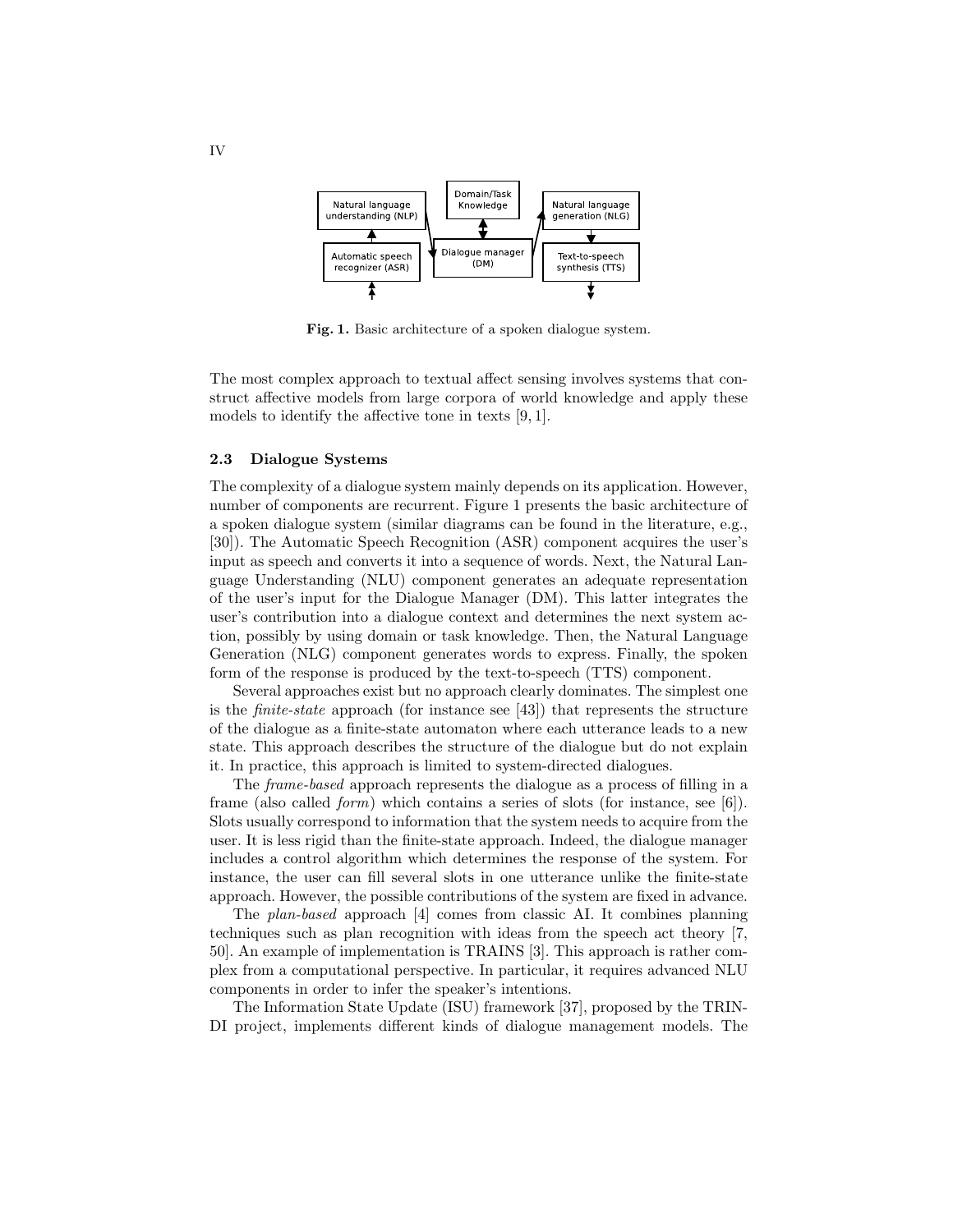central component of this approach is called the Information State (IS). It is a formal representation of the common ground between the dialogue participants as well as a structure to deal with agent reasoning. Dialogue act triggers update the IS. GoDIS is an example of system based on this approach [36].

The logic-based approach represents the dialogue and its context in some logical formalism and takes advantage of mechanisms such as inference (for instance, see [29, 42] which also present dialogue games). Most of the logic based approach works are only on a theoretical level.

More recent approaches aim to learn dialogue policies with machine learning techniques such as reinforcement learning [23]. In this approach, the dialogue management is seen as a decision problem and the dialogue system is modelled as a Markov Decision Process. These approaches require an extensive effort of annotation since a large amount of annotated data is necessary.

As already pointed out, dialogue management remains a major deadlock in ECAs [54]. Most of the existing ECAs only integrates basic dialogue management processes, such as a keyword spotter within a finite-state approach or a framebased approach (for instance, see the SEMAINE project [49]). It is mainly due to the complexity of all the components that compose a dialogue system, the addition of fuzziness along the processing flow and the multidimentionality and multimodality of dialogues. As Hulstijn [29], we are convinced that the dialogue can be managed on a deliberative way considering the task resolution and on a reactive way when dealing with dialogical conventions. Particularly, interaction patterns represented with dialogue games should model dialogical conventions.

# 3 A New Methodology to Design ECAs

The interaction capabilities of ECAs can be improved studying and analysing of human-human and human-agent interaction. In this study, the proposed methodology is a generalization and an automation of the manual classic approach used to study dialogue corpora in various research fields, such as linguistic psychology. Analysing a corpus of complex dialogues, e.g. multimodal and/or affective dialogues, consists in the various steps shown on figure 2.

- 1. Firstly, collecting and digitizing a dialogue corpus, using an audio format, or a video format enable to encode multimodal information. Usually, this step is carried out during a user experiment designed on purpose (humanhuman dialogues, wizard of Oz, etc.). Since our methodology is bottom-up, the experiments performed to collect a corpus are task dependant.
- 2. Secondly, the transcription and coding step produce raw dialogues with various levels of details (speaking slots, utterances, onomatopoeia, pauses, etc.) depending on the phenomena and characteristics that the resulting agent must exhibit (i.e. depending on the final application).
- 3. Next, a knowledge extraction step is applied in accordance with criteria defined using a predefined coding scheme (e.g.: illocutionary force applied to a proposition following the speech act theory, facial expression, gestures, emotions, etc.).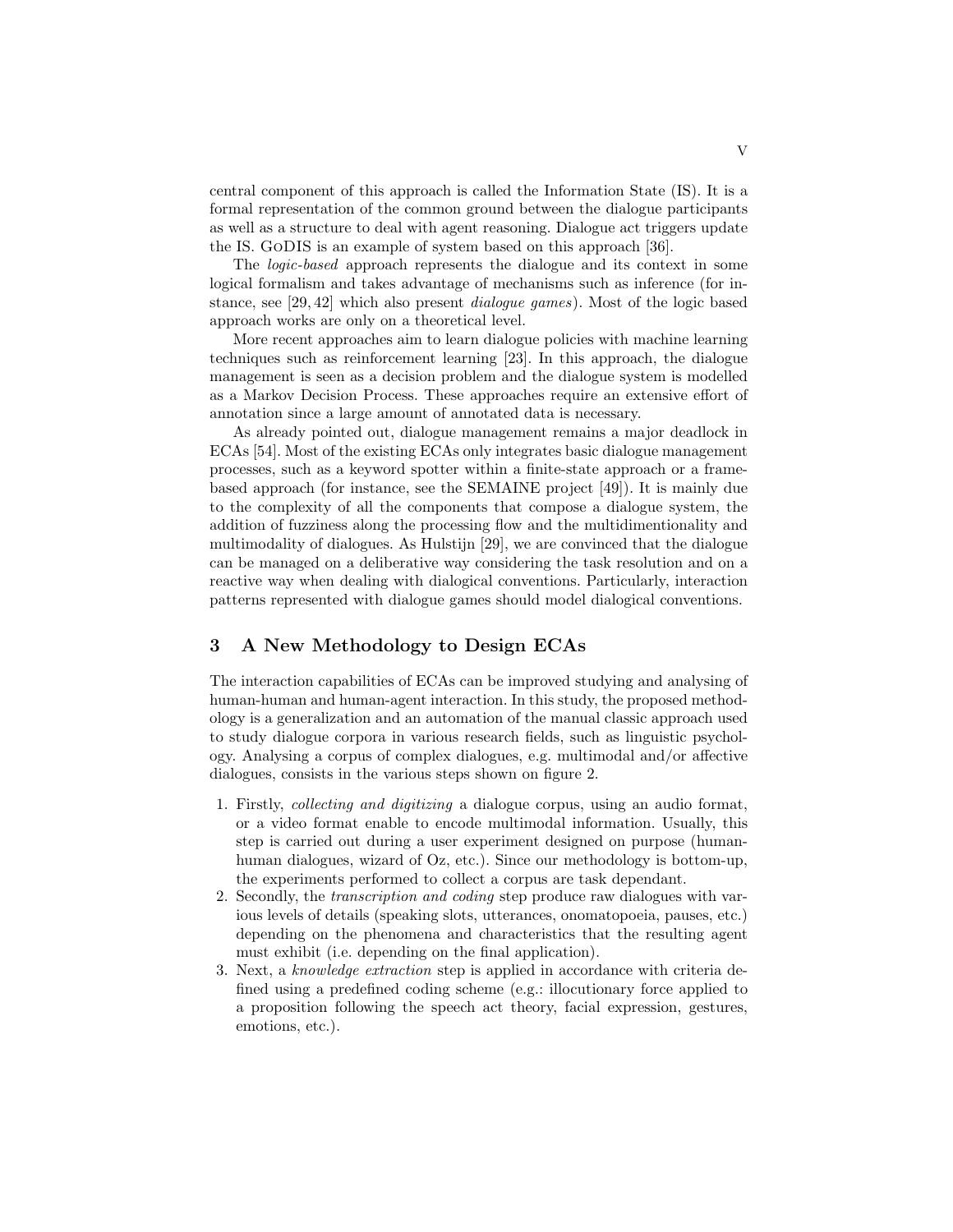

Fig. 2. Workflow of this methodology

|   | Speaker Utterance                            | Annotations |
|---|----------------------------------------------|-------------|
| T | Good morning, what can I do for you? $E G V$ |             |
|   | One ticket to Valence                        | D G M       |
|   | Quickly, please!                             | D P         |
| Т | $I$ check                                    | E A         |
| Т | The next one is in 10 minutes                | A           |
| ௱ | Would that suits you?                        | E V         |

Table 1. 3D annotations of a dialogue between a ticket clerk and a customer.

- 4. Then, a regularity extraction is applied to the formalized traces. Regularities represented in a computable format constitute the model as a pattern database.
- 5. Finally, the model is exploited, depending on the application field (i.e. the design of an ECA dedicated to a particular task in our case). Exploitation requires a pattern recognition algorithm with a pattern-based model.

Step 2 can be solved using existing tools such as, for the transcription step, Sphinx software or a non-free solution for instance. This article focus on proposing automatic tools to cover steps 3 and 4.

As outlined by Bunt, dialogue management involves multilevel aspects [10]. In order to design an ECA that supports multidimensionality, like humans, a matrix representation is chosen for annotations. Each utterance is characterised by an annotation vector, which components match the different coding dimensions. Consequently, a dialogue is represented by a matrix: one row by utterance, one column by coding dimension.

To illustrate this two-dimensional representation, table 1 presents a hypothetical dialogue between a ticket clerk and a customer in a train station. Each utterance is characterized by a speaker (T: ticket clerk, C: customer), a transcription and its encoding annotations along three columns:

- 1. The first column characterizes the speech act type of the utterance (E: engaging, D: directive, A: assertive) [50].
- 2. The second column encodes social aspects (G: greetings, P: politeness).
- 3. The third column describes gazes (M: mutual eye contact, V: unilateral gaze of the speaker, A: gaze to an other identified element).

With this matrix representation, the knowledge extraction step consists in manual, semi-automatic and/or automatic annotation processes - one for each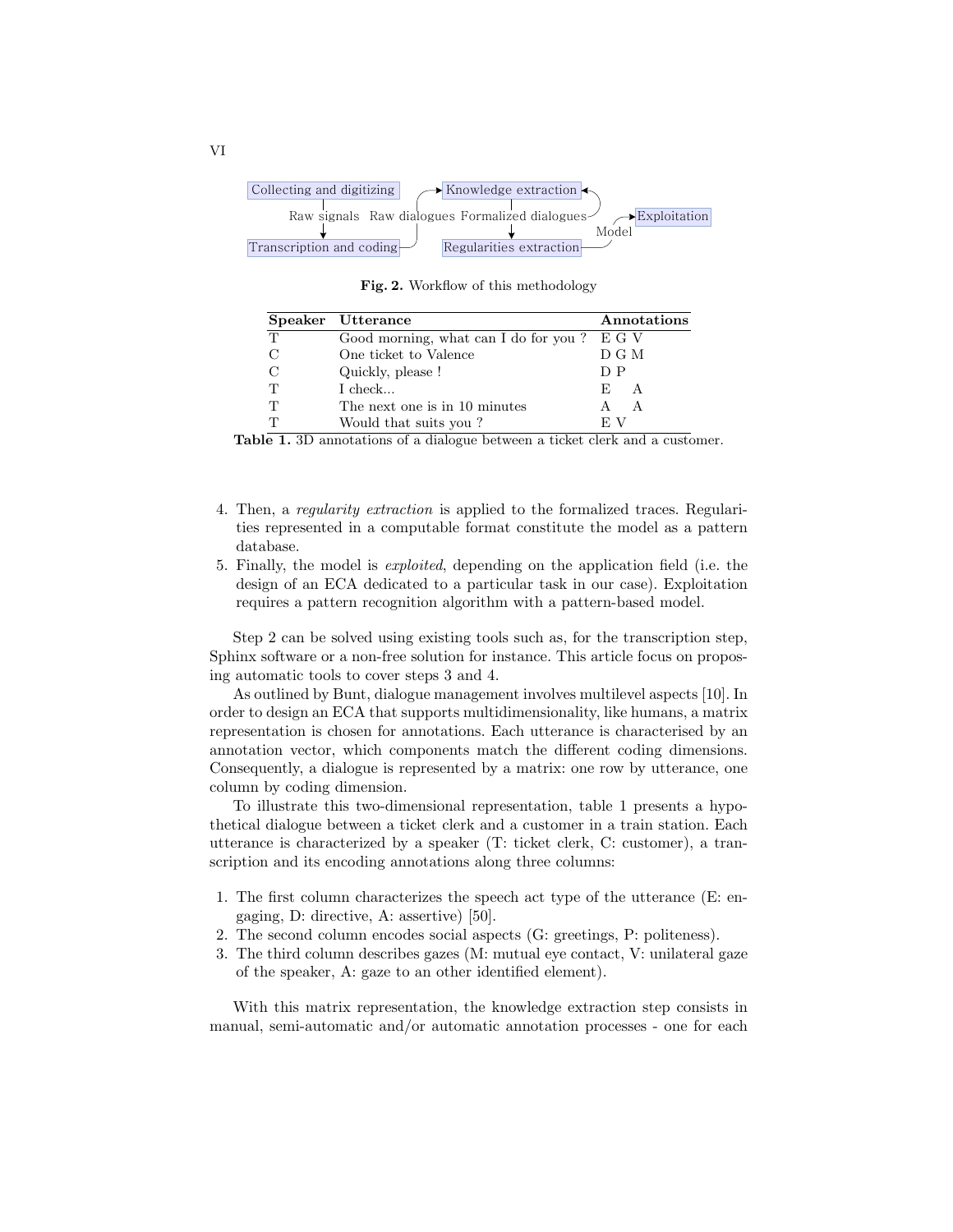dimension/column. Once the dialogues are coded, the regularity extraction step is applied onto the coding matrix.

## 4 Automatic Annotation of Emotion

Annotation is the process of associating a set of finite labels to a piece of data, which would represent a uniform structure. In the whole process of the presented methodology, the automatic annotation step enables to formalize a raw dialogue into a matrix representation. Examples of fully annotation schemes, manually performed, can be found in [15] regarding multimodal interactions, [39] concerning dialogue acts or [51] for affective annotation.

Many annotation techniques exist, based on data type (i.e. audio-video data, text or interaction logs), experimental objective (i.e. emotion detection, dialogue acts, knowledge representation) and degree of automation (i.e. fully automatic, semi-automatic or manual). In this section, as example, we focus on a particular type of automatic annotation: emotion detection in textual utterances. To obtain a completely formalized dialogue, other annotation algorithms should be applied, one for each dimension in the coding matrix.

## 4.1 Emotional learning corpus

An algorithm dedicated to emotion detection requires a learning database. The chosen corpus is the one from SemEval 2007 conference, task 14 [52]. The data set contains headlines (newspaper titles) from major websites, such as New York Times, CNN, BBC or the search engine Google News. The corpus characteristics suits our problem requirements: textual sentences the length of which is similar to that of usual cuttings of utterances. Moreover, the results could easily be compared to other systems that participated to the SemEval task, which also consists in emotion detection.

The corpus was manually annotated (as it was provided by the authors of the SemEval challenge) by 6 different persons using the Ekman's basic set of emotions: Anger, Disgust, Fear, Joy (Happiness), Sadness, Surprise [20]. The annotators were instructed to tag the headlines according to the presence of affective words or group of words with emotional content. In situations where the emotion was uncertain, they were asked to follow their first feeling. Headlines are annotated with a 0 to 100 scale for each emotion. A valence annotation was also carried out. Valence represents the intrinsic attractiveness (positive valence) or aversiveness (negative valence) of an event, object, or situation. In SemEval task, the valence is used to describe the intensity of a positive or negative emotion. The valence label ranged from -100 to 100.

Table 2 presents examples of headlines from the corpus, among with their significant emotions. In this example only the significant emotions were chosen, by picking up the labels with a value in the neighbourhood of the dominant emotion (all the values between 20% range).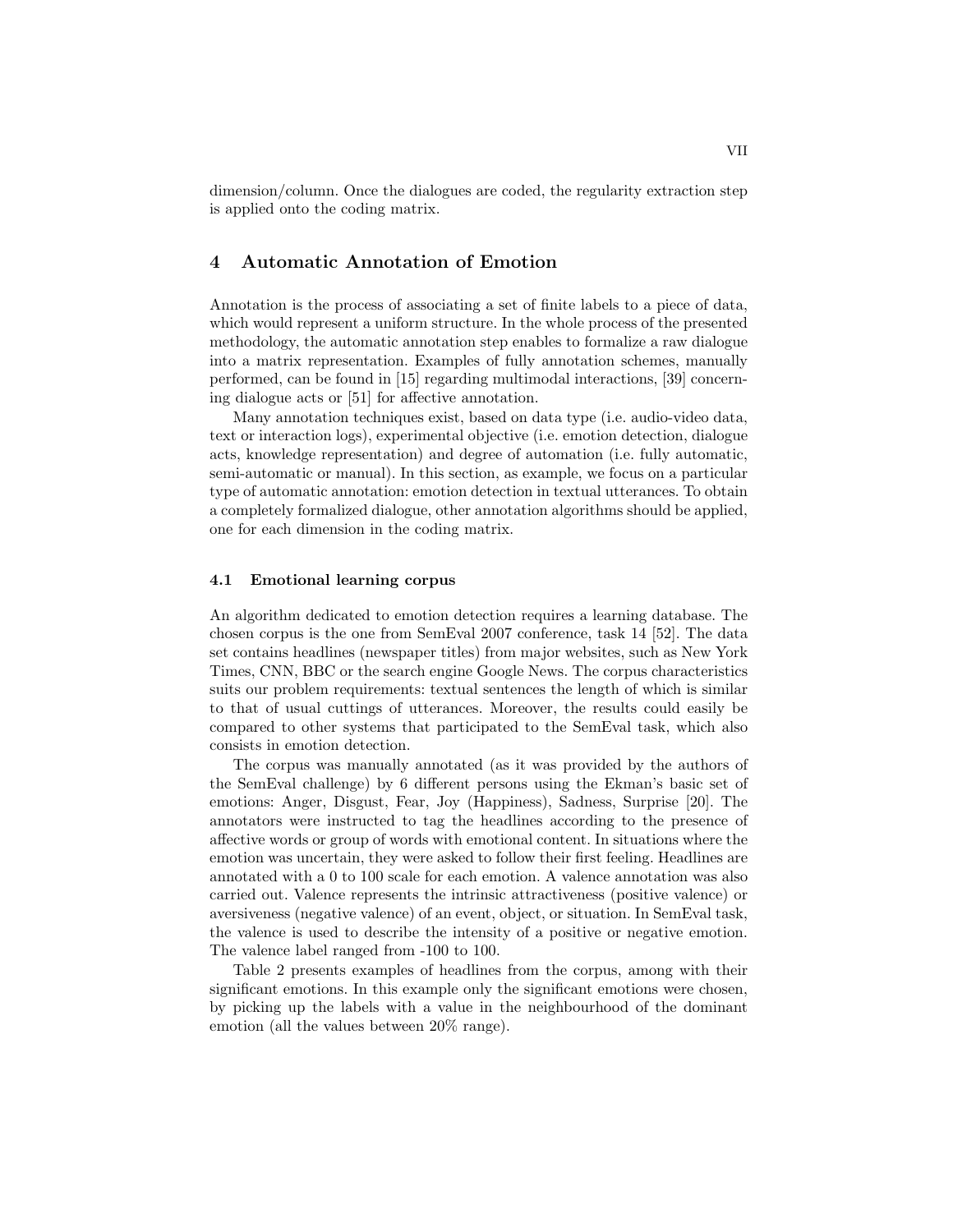|  |  |  | A D F J Sad. Sur. Headline                                         |
|--|--|--|--------------------------------------------------------------------|
|  |  |  | $-0.15$ 0.25 $-$ Bad reasons to be good                            |
|  |  |  | - 0.36 Martian Life Could Have Evaded Detection by Viking          |
|  |  |  | Landers                                                            |
|  |  |  | - 0.68 - - - Hurricane Paul nears Category 3 status                |
|  |  |  | - 0.75 - 0.57 Three found alive from missing Russian ship - report |
|  |  |  | $0.52$ 0.64 0.50 - 0.43 - Police warn of child exploitation online |

Anger=A, Disgust=D, Fear=F, Joy=J, Sadness=Sad., Surprise=Sur. Table 2. Headlines from the training corpus, presented with dominant emotions

#### 4.2 Classification model

The classifier we have chosen is a classic unsupervised method, Self-Organizing Maps (SOM) [32]. This method is a particular type of neural network used for mapping large dimensional spaces into small dimensional ones. The SOM has been chosen because: 1) it usually offers good results with fuzzy data, 2) the training process is easier than other neural networks and 3) the classification speed is sufficiently high to fit the requirements. This technique requires a 3 step process, each step assuring the output for the next step.

- 1. Preprocessing: filtering and cleaning the text information.
- 2. Feature extraction: a projection is made using a Latent Semantic Analysis (LSA). Hence, all the occurrences of key terms are counted and introduced into a matrix (a row for each keyword, a column by headline). Two different strategies are tested concerning the projection set of words. We use 1) LSA Training: the words of the training set and 2) LSA Gutenberg: the top 10 000 most frequent English words, extracted from approximately 1 000 000 documents existing in the Project Gutenberg<sup>1</sup>.
- 3. Classification: the SOM algorithm is applied and the trained model is used in the classification step.

While the first two steps are used both for training and testing the corpus, the SOM algorithm is applied only during the training phase. More details about the algorithm can be found in [51].

## 4.3 Results and Discussion

Table 3 presents our results as well as the most significant scores obtained by the systems participating in the SemEval 2007, task 14 [52]. The LSA All emotion system [52], is a meta-LSA method applied on the corpus, using as support sets of words the existing in the WordNet Affect database and all direct synonyms,

<sup>1</sup> Project Gutenberg is a large collection of e-books, processed and reviewed by the project's community. All the documents are freely available at the website: http: //www.gutenberg.org/wiki/Main\_Page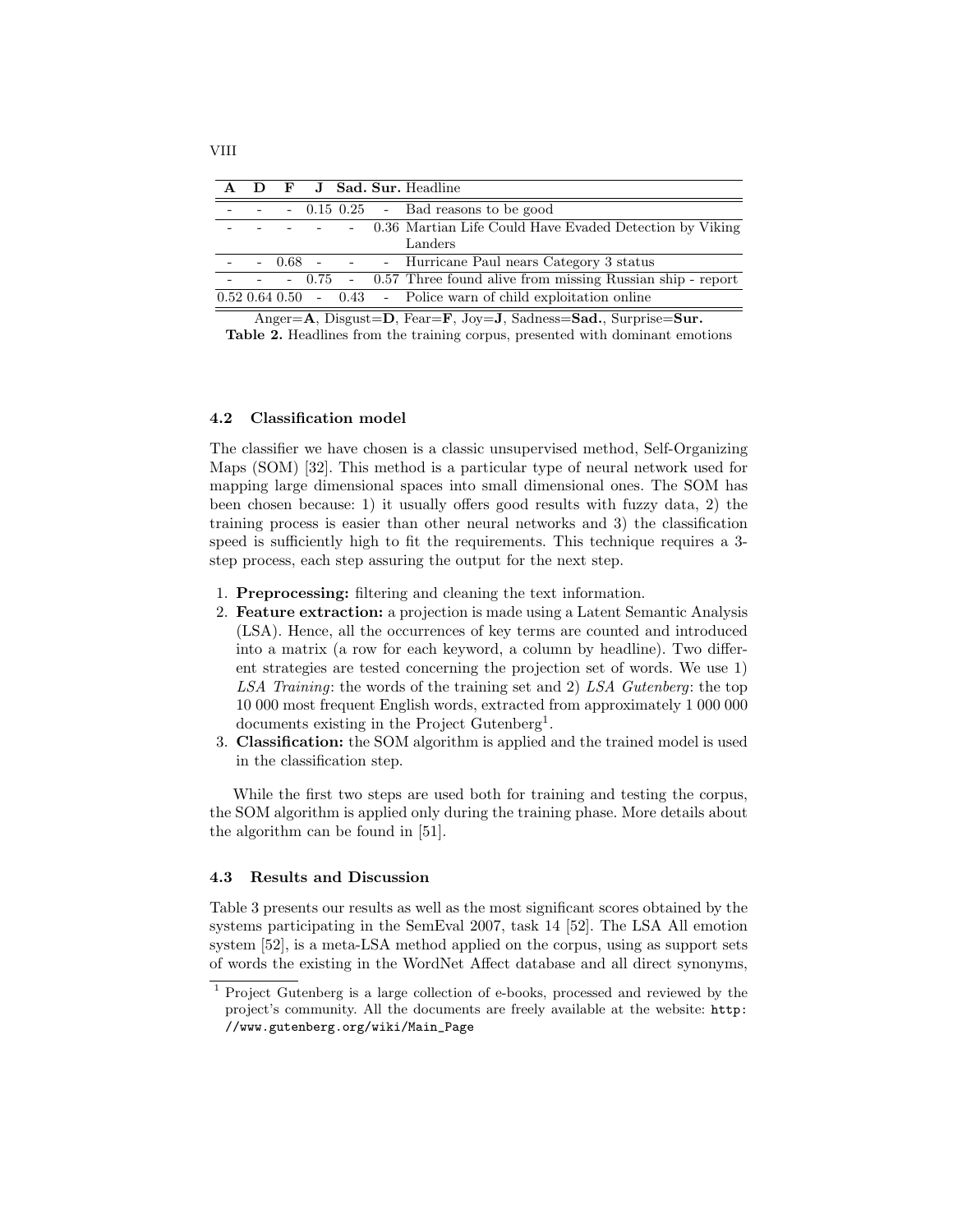| Method               | $P$ recision Recall |                         | $ {\bf F1} $  |
|----------------------|---------------------|-------------------------|---------------|
| LSA Training         | 20.50               |                         | $19.57$ 20.02 |
| LSA Gutenberg        |                     | $24.22$ $23.31$ $23.76$ |               |
| LSA All emotion [52] |                     | $9.77$ 90.22 17.63      |               |
| <b>UA</b> [35]       |                     | 17.94 11.26 13.84       |               |
| <b>UPAR7</b> [16]    | 27.60               | 5.68                    | 9.42          |

Table 3. Overall results. Our two methods are presented in italics; the other methods are the best methods from SemEval competition. Bold caracters highlight the best result for each evaluation measure.

linked by the synset relation. UA [35] uses statistics gathered from three search engines (MyWay, AlltheWeb and Yahoo) to determine the amount of emotion in each headline. Emotional score is obtained with the Pointwise Mutual Information (PMI) algorithm [35]. UPAR7 [16] is a rule-based system with a linguistic approach. The system uses the Stanford syntactic parser on the titles and identifies information about the main subject by exploiting the dependency graph obtained by the parser.

The LSA All emotions offers a good coverage over the emotional words, but its synonym expansion algorithm introduces a lot of noise in the method, and therefore offers a very poor precision. UPAR7 leads to a good precision, thanks to its analytical nature, but it lacks in recall. Our LSA Gutenberg system is a good compromise between precision and recall, as F1 measure shows.

The choice of an annotation method is highly influenced by the degree of automation and the algorithmic speed required. A system dedicated to affect discovery in a semi-automatic way, would probably prefer a method with a high recall (precision is not required, but desired since a lot of false positives could influence the filtering process). On the contrary, an automatic system able to recognize emotions in real-time would require a good balance between precision, recall and time, as our LSA Gutenberg proposes.

This emotion detection technique enables to annotate the utterances of a dialogue along a single dimension. As we work with labels in a matrix form, other annotation algorithms, very similar to the one presented here, could be applied: speech act tagging for utterances, gesture detection on a multimodal level, etc. This would add multiple dimensions to our annotation system.

## 5 Extraction of Dialogue Patterns

The extraction of regularities is a crucial step in our approach since the model is directly defined through them. In this context, we present a dynamic programming based method designed to extract two-dimensional patterns from the annotions of the dialogues. We thereafter describe how clustering heuristics can be used to highlight the most recurrent patterns and therefore define the model.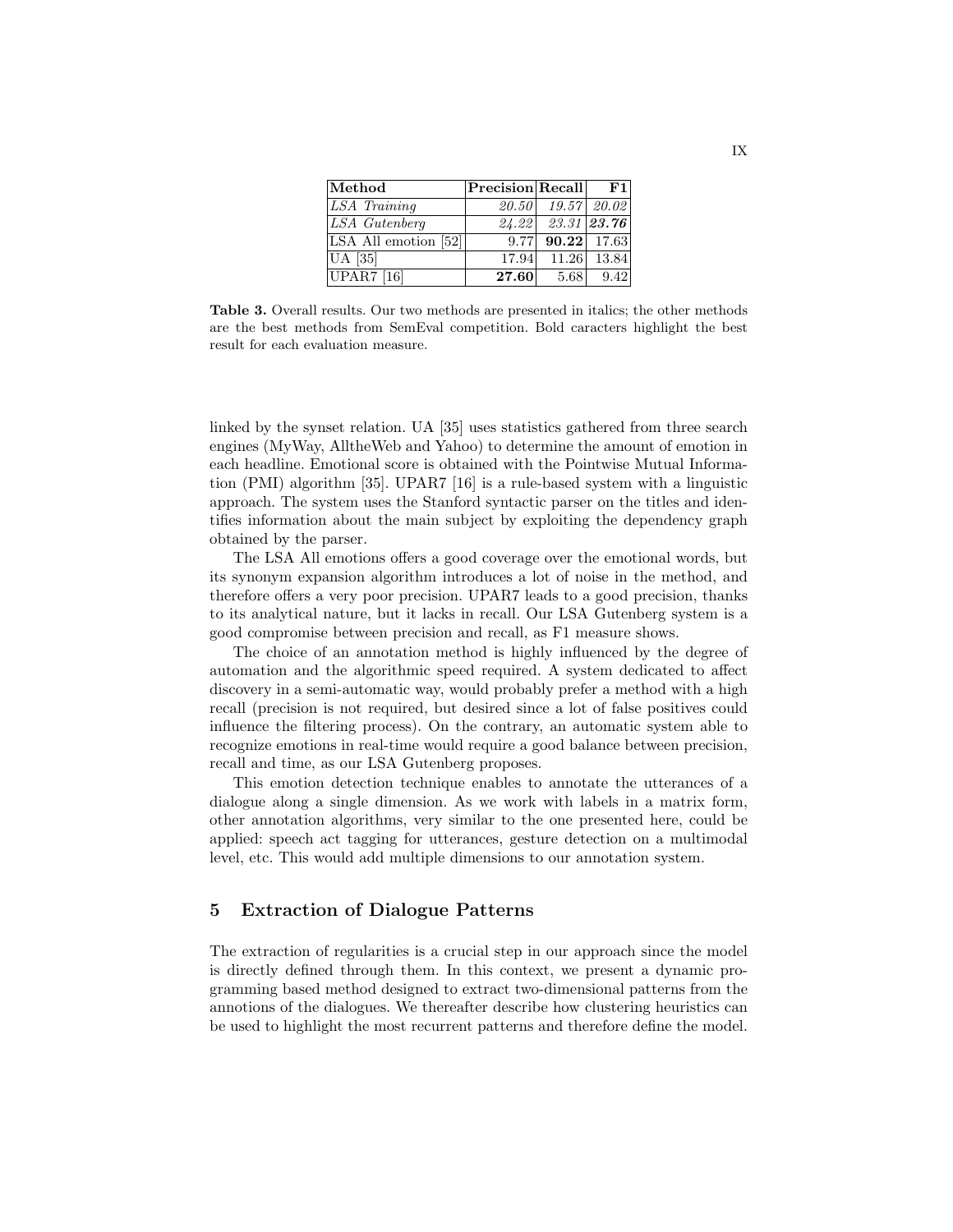

Fig. 3. Example of similar (but not identical) patterns in the annotations of two different dialogues,  $(A)$  and  $(B)$ . The encoding matrices are composed of  $n$  columns. Each column has its own alphabet. The colored parts represent the two versions of the pattern which differ by an insertion/deletion, 2 gaps and 2 subtitutions.

#### 5.1 Dialogue Patterns in Annotations

With our matrix representation, a *dialogue pattern* is defined as a set of annotations whose arrangement occurs - exactly or approximately - in several dialogues. No structural constraint is imposed: a pattern can contain non-adjacent annotations in rows or columns (i.e. it may contain gaps), and two versions of a pattern can contain insertions, deletions and subtitutions (see figure 3).

### 5.2 Two-dimensional Pattern Extraction

The method we have chosen to extract two-dimensional patterns is a generalization of the local string edition distance which can be assimilated to sequence alignment. The edit distance *ed* (or Levenshtein distance) between two string  $s_1$ and  $s_2$  corresponds to the minimal cost of the three elementary edit operations for converting  $s_1$  to  $s_2$ . These three operations are insertion and deletion of a character, and substitution of a character by another.

The two-dimensional pattern extraction problem corresponds to matrix alignment. A local alignment of two texts  $S_1$  and  $S_2$ , of size  $m_1 \times n_1$  and  $m_2 \times n_2$ respectively, consists in finding the portion of  $S_1$  and the portion of  $S_2$  which are the most similar (among all the pairs of portions of  $S_1$  and  $S_2$ ). To this end, a four-dimensional matrix T of size  $m_1 \times n_1 \times m_2 \times n_2$  is computed, such that  $T[i][j][k][l]$  is equal to the local edition distance between  $S_1[0..i-1][0..j-1]$  and  $S_2[0..k-1][0..l-1]$  for all  $i \in [1, m_1-1], j \in [1, n_1-1], k \in [1, m_2-1]$  and  $l \in [1, n_2 - 1]$ . In our heuristic, the calculation of T is obtained by the minimisation of a recurrence formula. Once  $T$  is computed, the best local alignment is found from the position of the maximal value in  $T$ , using a traceback algorithm to infer the characters which are part of the alignment. Further details can be found in [15, 2].

Let  $c^* \in \mathbb{Z}^+$  be the cost of the best alignment for a given matrix T and let  $p^* \in \mathbb{Z}^{4+}$  be its position in T. Since a list of the most similar alignments is needed (and not only the best alignment), several tracebacks are performed: one from  $p^*$  and one from each position in T whose cost c is such that  $c \geq c^* - \varepsilon$ with  $\varepsilon \in \mathbb{Z}^+$ . The higher the value of  $\varepsilon$ , the more alignments are returned. Each alignment contains two patterns, one in  $S_1$  and one in  $S_2$ .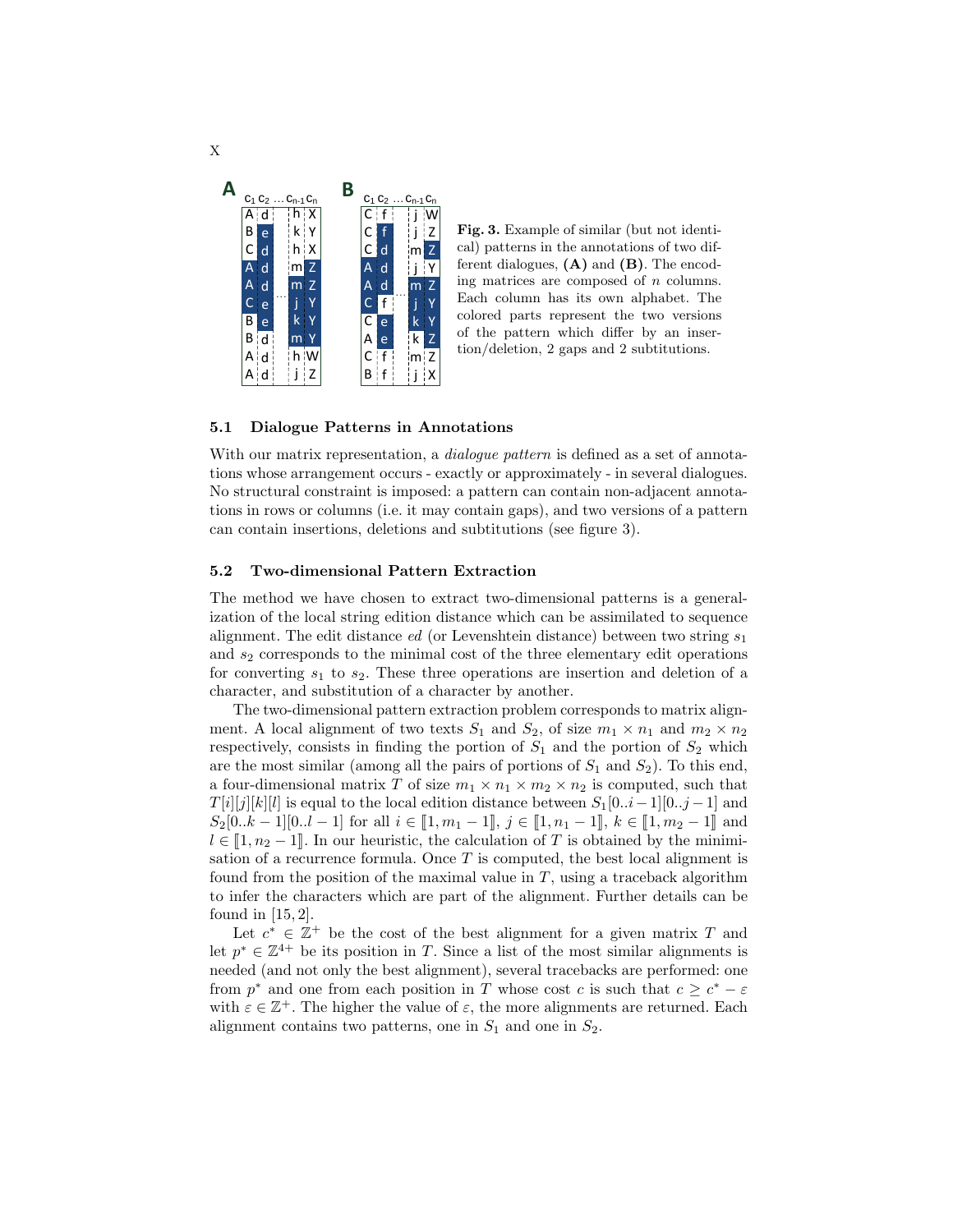| Method                                                | Type              | $K$ fixed Rep. |          |
|-------------------------------------------------------|-------------------|----------------|----------|
| Single-Link                                           | [22] Hierarchical | $\times$       | X        |
| <b>ROCK</b>                                           | [27] Hierarchical | $\times$       | $\times$ |
| <b>CHAMELEON</b>                                      | [31] Hierarchical | $\times$       | $\times$ |
| Unormalized spectral clustering                       | [55] Partitional  |                | $\times$ |
| Shi and Malik spectral clustering                     | [55] Partitional  |                | $\times$ |
| Jordan and Weiss spectral clustering [55] Partitional |                   | $\checkmark$   | $\times$ |
| Affinity propagation<br>241                           | Partition         | X              |          |

Table 4. Features of the implemented clustering heuristics. Type: Partitional algorithms return a partition of the data whereas hierarchical methods return a sequence of nested partitions. K fixed:  $\checkmark$  if the number of clusters is an input of the method,  $\times$ otherwise. **Rep.:**  $\checkmark$  if the method gives a representative for each cluster.

## 5.3 Pattern Clustering

The patterns, extracted using the matrix alignment algorithm, only appear exactly or approximately - in two dialogues. In order to determine the importance of each pattern, we propose to group them by means of various standard clustering heuristics (see table 4). The underlying idea is that large clusters of patterns represent behaviors commonly adopted by humans whereas patterns from small clusters tend to be marginal. A matrix of similarities between patterns is computed using a global edition distance applied on all pairs of selected patterns. This similarity matrix is used as input for the clustering heuristics.

#### 5.4 Results and Discussion

The method has been tested on a corpus of 70 manually annotated dialogues. The coding space is composed of five columns which alphabets include between three and six symbols. The average size of dialogues is fifty utterances.

During the extraction phase, 1740 dialogue patterns have been collected to produce the similarity matrix used by the various clustering heuristics. Ideally, the evaluation of the results should be carried out manually by an expert. However, as the number of solutions is to large to compare them one by one, the Dunn's index is used to assess the various methods.

Let  $s_{ij}$  be the similarity between patterns i and j, and  $c(i)$  the number of the cluster which contains  $i$  for a given solution. Dunn's index is equal to

$$
\frac{\min\limits_{c(i)\neq c(j)} s_{ij}}{\max\limits_{c(k)=c(l)} s_{kl}}
$$

Thus, solutions with a large value of Dunn's index tend to be relevant because they are composed of compact and well separated clusters.

As the number of clusters to be found is part of the problem, the various methods are tested for all the possible values. Table 5 presents some scores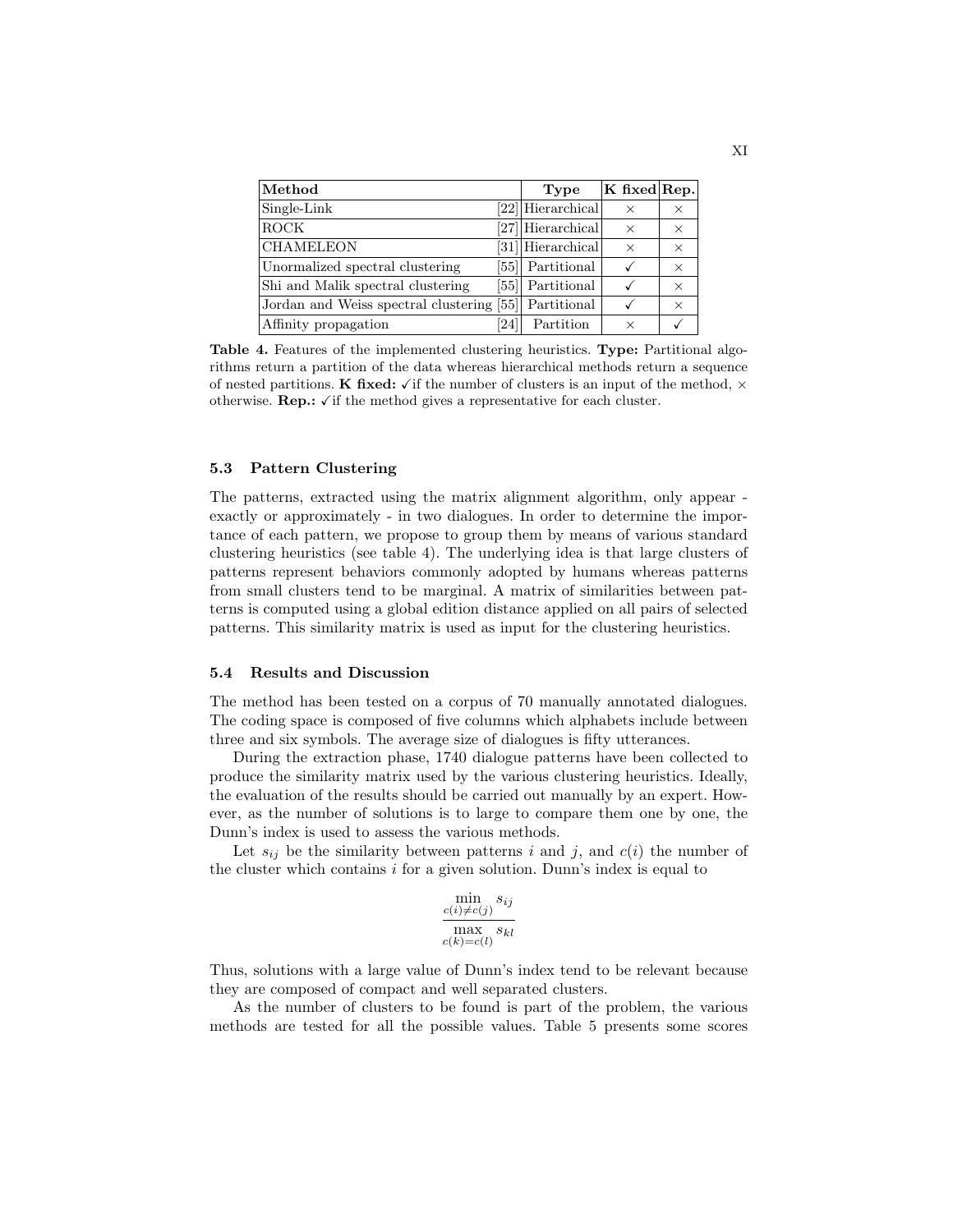|                                                                | Number of clusters |    |                 |                 |                         |     |
|----------------------------------------------------------------|--------------------|----|-----------------|-----------------|-------------------------|-----|
|                                                                | 5                  | 20 | 50              | 80              | $\vert$ 116 $\vert$     | 150 |
| Single-Link                                                    | 41                 | 97 |                 | 183   270   320 |                         | 360 |
| <b>CHAMELEON</b>                                               |                    |    | 458 605 628     |                 |                         |     |
| ROCK                                                           | 520                |    | 600 621 626 629 |                 |                         | 630 |
| Unormalized spectral clustering                                | 277 l              |    |                 |                 | 658 563 155 194         | 226 |
| Shi and Malik spectral clustering                              |                    |    |                 |                 | 524 615 628 631 631 632 |     |
| Jordan and Weiss spectral clustering $555/616/628/630/631/632$ |                    |    |                 |                 |                         |     |
| Affinity propagation                                           |                    |    |                 |                 | 632                     |     |

Table 5. Dunn's index results according to the number of clusters for implemented heuristics. '-' is used whenever no solution is produced for a given number of clusters. Bold caracters highlight the best result(s) for each number of clusters.

of Dunn's index which are quite representative of the overall results. The best methods for the presented problem seem indeed to be the affinity propagation and the spectral clustering methods.

## 6 Dialogue Patterns and Dialogue Management

One striking observation in a human-human corpus is the presence of interaction patterns [12, 45, 38]. We called interaction pattern or dialogue pattern an ordered set of utterances that is naturally and frequently reoccurring during dialogues. An exchange of greetings and question-answer pairs are two examples of interaction patterns. These patterns can be analyzed along a single dimension (e.g. the performative axis), whereas they participate to other dimensions such as social commitments, affective states, dialogue control functions, etc. [10]. Moreover, each dialogue act is usually expressed through various modalities. Our purpose is to extract semi-automatically these dialogue patterns from corpora (cf. section 5). The dimensions concerned by the pattern extraction process depends on the annotion step. Section 4 presented an example of automatic annotation algorithm (emotion tagging) that has to be completed (with, e.g., performative tagging, facial expression detection, etc.) in order to obtain a multidimentional representation of the dialogues.

From the dialogue system community perspective, two approaches are opposed [29, 42]: the plan-based one and the conventional one. The first approach aims at modelling the task structure (also called intentional structure [26]). Basically, this approach considers that an utterance conveys an intention that plays a role to accomplish the goal that is motivating the dialogue. An example of this approach can be found in [4]. The second approach can be called the conventional approach. It aims at studying the interaction patterns to produce rules that describe admissible sequences of utterance types, with no particular focus on the underlying intentions. Many types of utterances are not consciously emitted but are conventionally triggered by the context. These reoccurring patterns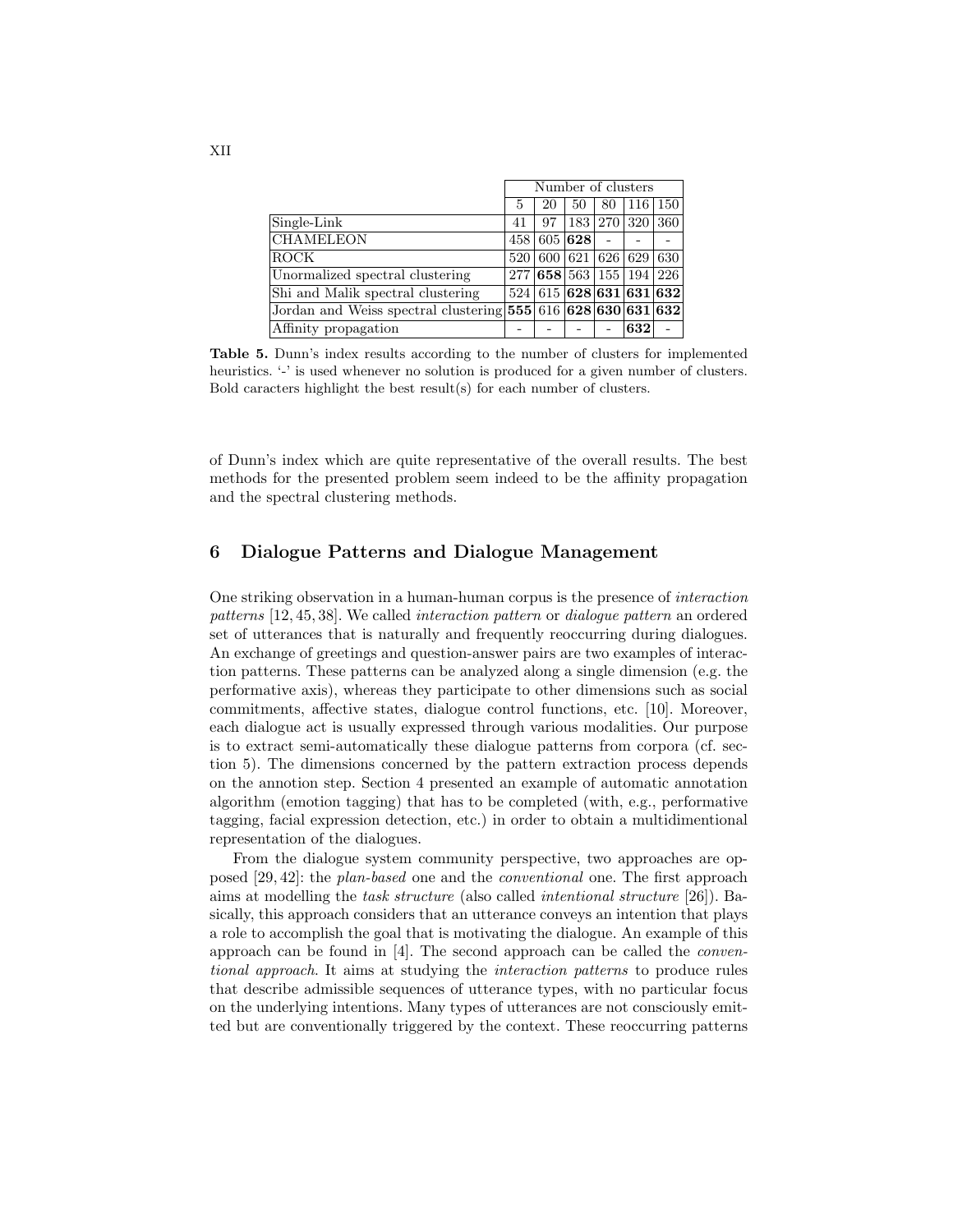can be studied either in terms of dialogue grammars [48] or dialogue games [38, 40].

Some researchers strongly argue that these two approaches are actually complementary instead of being opposed [29, 42]. Their point is based on the theory of planning and action [25] that explicitly considers joint activities that progresses through joint actions carried out by the participants. The key characteristic of a joint action is the *coordination* of *participatory actions* by two or more people. From this point of view, carrying a piano, playing a duet and paddling a canoe together are examples of joint actions. Coordination can be achieved by conventions, by a precedent, by explicit agreement or by a communication of some sort. It has been strongly argued that communication processes can be considered as joint actions between a speaker and hearers [17]. From this point of view, dialogue, as a shared and dynamic activity, requires both high-level deliberative reasoning and low-level reactive responses. As a result, Hulstijn [29] proposes to go towards a hybrid reactive/deliberative architecture where "a theory of joint actions may serve as a motivation or 'semantics' to the interaction patterns described as dialogue games". In the same way, Maudet [42] proposes to use dialogue games to model certain aspects of dialogical conventions.

In the presented methodology, interaction patterns are extracted and clustered from a given corpus. The set of obtained clusters are subsequently used to create a pattern database. We can benefit from the pattern database in two different ways: 1) as a support to create dialogues games and 2) new dialogues can also be characterized by the patterns from the database it contains. To that end, an algorithm to perform the recognition of a pattern in a dialogue is necessary. Such a method applied on two-dimensional annotated dialogues have been developed during a previous work [2].

# 7 Conclusion and Future Work

In this article, we have presented a methodology which aims at improving and easing the design of human-machine models of interaction dedicated to ECAs. The proposed methodology is based on a matrix representation of dialogues, obtained throughout an automatic annotation step. This representation enables to encode the multidimensational aspects of dialogues. A regularity extraction algorithm is applied onto the annotation matrices of the dialogues, in order to obtain dialogue patterns. The collected patterns are then clustered to select the more representative ones for the interaction model. We are convinced that an interaction model based on dialogue patterns, such the one we propose, is perfect to manage most of the aspects of dialogical conventions. The annotation, pattern extraction and clustering steps are already validated.

One of the interesting perspectives of this work is the effective integration of extracted patterns into the dialogue model of an ECA and the validation of the whole methodology. As Maudet [42], we propose to use dialogue games to manage the dialogical conventions represented by the dialogue patterns.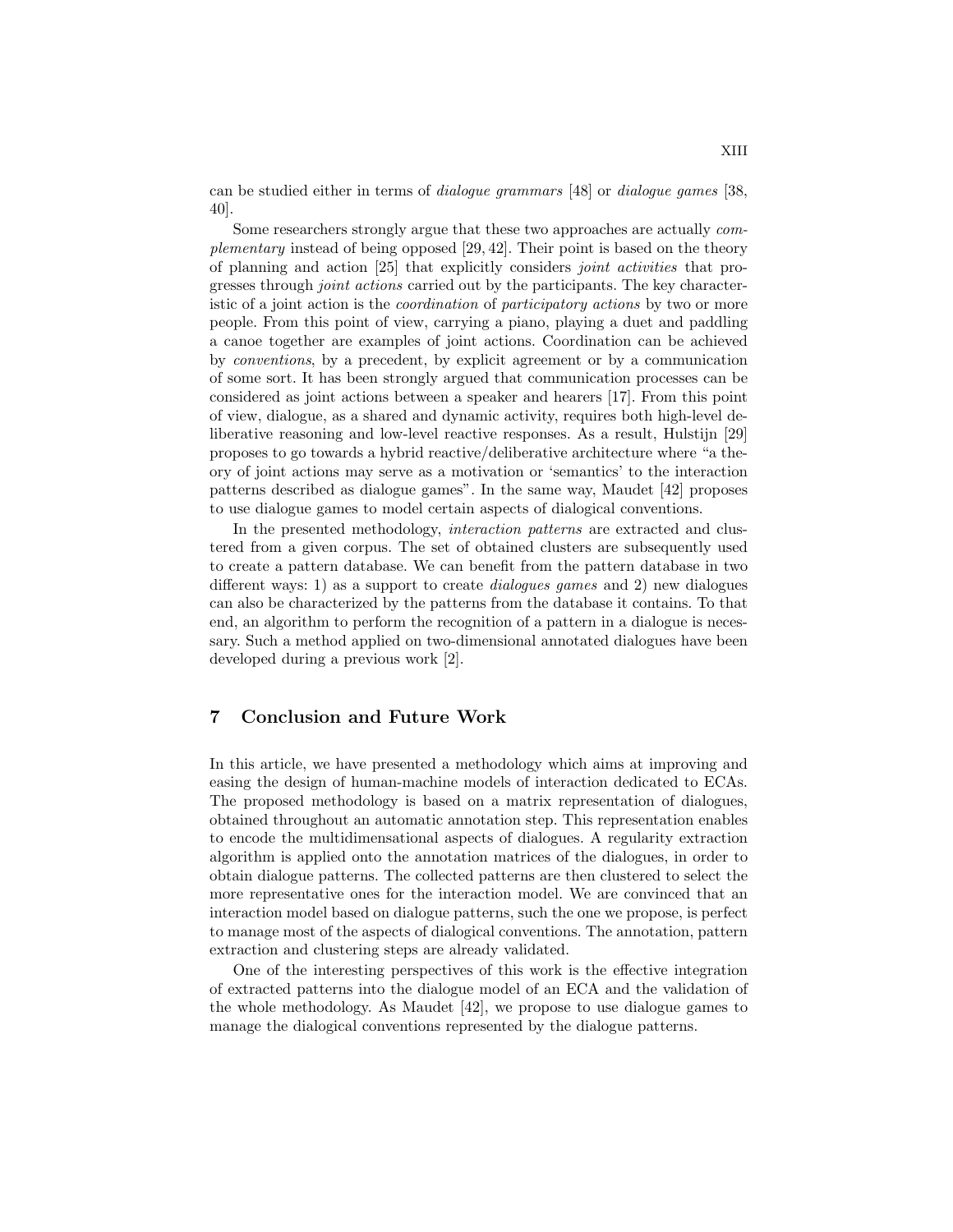As application field, we propose the CNRS INS2I-INSHS PEPS project ACA-MODIA. This project aims at designing an affective ECA dedicated to a storytelling task for children, situated into an ambiant intelligence environnement. A corpus of story-telling dialogues between a mother and her child has already been collected (section 5 contains the description of the corpus). A second corpus has also been collected, using a wizard of Oz experiment. The study of these two dialogue corpora will lead to the design of an affective ECA dedicated to the narration of stories to children. The story telling part, dealing with the task level, will be managed with a plan-based approach whereas the interaction part (digression, dialogue management, etc.) corresponds to dialogue games and dialogue pattern approach of the methodology presented in this study.

# References

- 1. Akkaya, C., Wiebe, J., Mihalcea, R.: Subjectivity word sense disambiguation. In: Proc. of EMNLP09. pp. 190–199. Association for Computational Linguistics (2009)
- 2. Al`es, Z., Pauchet, A.: Reconnaissance de motifs dialogiques approch´es. In: proceedings of MFI. pp. 9–19. Rouen, France (2011)
- 3. Allen, J., Ferguson, G., Miller, B., Ringger, E., Sikorski-Zollo, T.: Dialogue systems: From theory to practice in Trains-96. In: Handbook of Natural Language Processing. pp. 347–376 (2000)
- 4. Allen, J., Perrault, C.: Analyzing intention in utterances. Artificial Intelligence 15(3), 143–178 (1980)
- 5. André, E., Pelachaud, C.: Interacting with embodied conversational agents. Speech technology pp. 123–149 (2010)
- 6. Aust, H., Oerder, M., Seide, F., Steinbiss, V.: The philips automatic train timetable information system. Speech Communication 17(3-4), 249–262 (1995)
- 7. Austin, J.: How to Do Things with Words. Oxford University Press, Oxford (1962)
- 8. Baccianella, S., Esuli, A., Sebastiani, F.: Sentiwordnet 3.0: An enhanced lexical resource for sentiment analysis and opinion mining. In: Seventh conf. on Int. Lang. Res. and Eval., Malta. Retrieved May. vol. 25, p. 2010 (2010)
- 9. Breck, E., Choi, Y., Cardie, C.: Identifying expressions of opinion in context. In: Proc. of IJCAI07 (2007)
- 10. Bunt, H.: Multifunctionality in dialogue. Computer Speech and Language 25(2), 222–245 (2011)
- 11. Calvo, R., D'Mello, S.: Affect detection: An interdisciplinary review of models, methods, and their applications. IEEE Transactions on Affective Computing pp. 18–37 (2010)
- 12. Carletta, J., Isard, S., Doherty-Sneddon, G., Isard, A., Kowtko, J., Anderson, A.: The reliability of a dialogue structure coding scheme. Computational linguistics 23(1), 13–31 (1997)
- 13. Cassell, J., Pelachaud, C., Badler, N., Steedman, M., Achorn, B., Becket, T., Douville, B., Prevost, S., Stone, M.: Animated conversation: rule-based generation of facial expression, gesture & spoken intonation for multiple conversational agents. In: Proc. of the 21st annual conference on Computer graphics and interactive techniques. pp. 413–420. ACM (1994)
- 14. Cassell, J., Thorisson, K.: The power of a nod and a glance: Envelope vs. emotional feedback in animated conversational agents. Applied Artificial Intelligence 13(4), 519–538 (1999)

XIV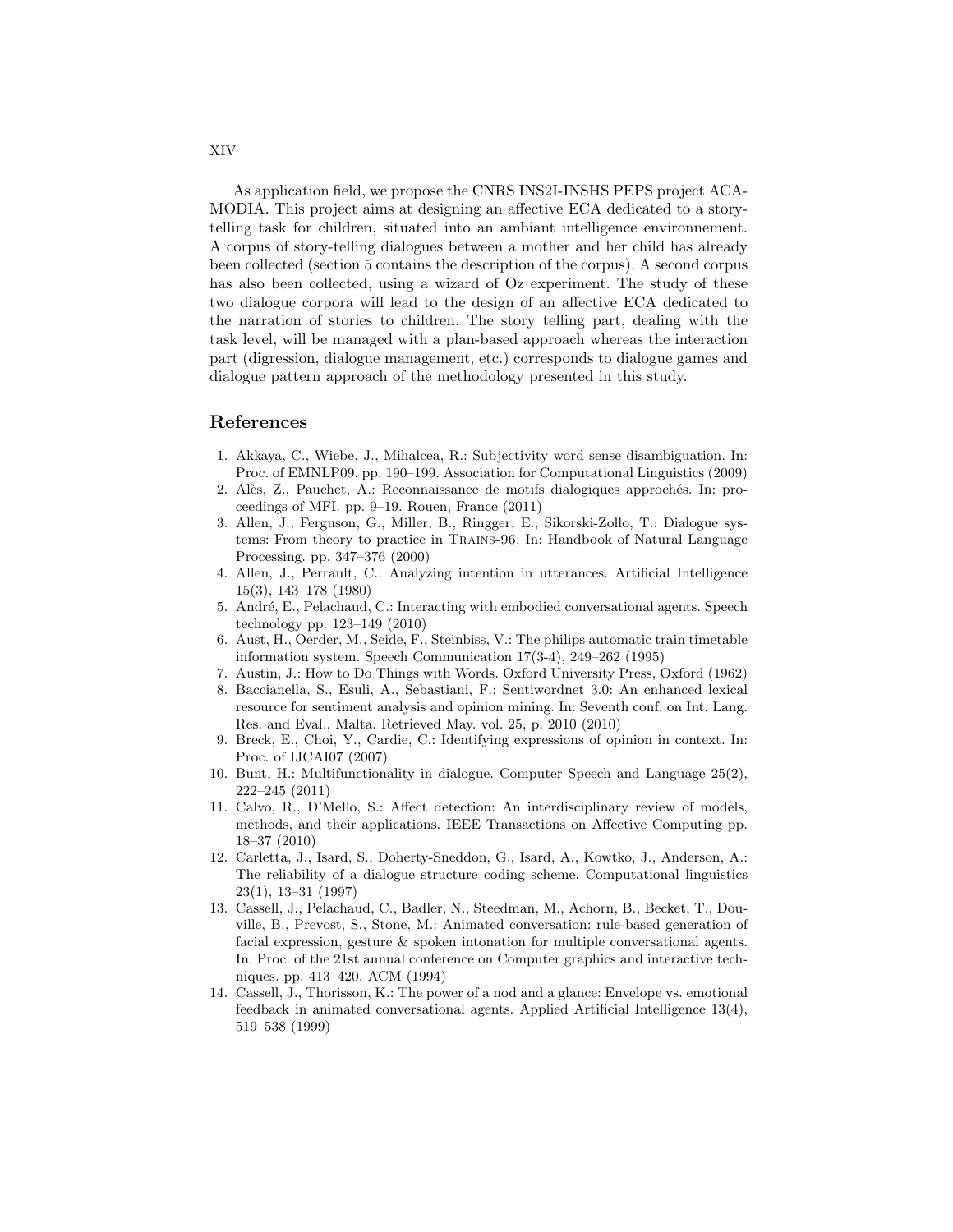- 15. Chanoni, E., Lecroq, T., Pauchet, A.: Extraction de motifs dans des dialogues annotés par programmation dynamique. In: N. Maudet, PY. Schobbens, e.M.G. (ed.) MFI. vol. 1, pp. 101–112 (2009)
- 16. Chaumartin, F.: Upar7: A knowledge-based system for headline sentiment tagging. In: Proc. of SemEval-2007. pp. 422–425 (2007)
- 17. Clark, H.: Using language. Cambridge University Press Cambridge (1996)
- 18. Courgeon, M., Martin, J., Jacquemin, C.: Marc: a multimodal affective and reactive character. In: Proceeding of Workshop on Affective Interaction on Natural Environment (2008)
- 19. DeCarolis, B., Pelachaud, C., Poggi, I., Steedman, M.: Apml, a mark-up language for believable behavior generation. Life-like Characters. Tools, Affective Functions and Applications pp. 65–85 (2004)
- 20. Ekman, P., Friesen, W.: The repertoire of nonverbal behavior: Categories, origins, usage, and coding. Semiotica  $1(1)$ ,  $49-98$   $(1969)$
- 21. FIPA: FIPA communicative act library specification. Tech. rep., Foundation for Intelligent Physical Agents (2002)
- 22. Florek, K., Lukaszewicz, J., Perkal, J., Steinhaus, H., Zubrzycki, S.: Sur la liaison et la division des points d'un ensemble fini. In: Colloquium Mathematicum. vol. 2, pp. 282–285 (1951)
- 23. Frampton, M., Lemon, O.: Recent research advances in reinforcement learning in spoken dialogue systems. The Knowledge Engineering Review 24(04), 375–408 (2009)
- 24. Frey, B., Dueck, D.: Clustering by passing messages between data points. science 315(5814), 972 (2007)
- 25. Grosz, B., Kraus, S.: Collaborative plans for complex group action. Artificial Intelligence 86(2), 269–357 (1996)
- 26. Grosz, B., Sidner, C.: Attention, intentions, and the structure of discourse. Computational Linguistics 12(3), 175–204 (1986)
- 27. Guha, S., Rastogi, R., Shim, K.: Rock: A robust clustering algorithm for categorical attributes\* 1. Information Systems 25(5), 345–366 (2000)
- 28. Heylen, D., Kopp, S., Marsella, S., Pelachaud, C., Vilhjalmsson, H.: Why conversational agents do what they do? functional representations for generating conversational agent behavior. In: The First Functional Markup Language Workshop. Estoril, Portugal (2008)
- 29. Hulstijn, J.: Dialogue games are recipes for joint action. In: Proc. of Gotalog'00 (2000)
- 30. Jokinen, K., McTear, M.: Spoken Dialogue Systems, vol. 5. Morgan & Claypool (2010)
- 31. Karypis, G., Han, E., Kumar, V.: Chameleon: Hierarchical clustering using dynamic modeling. Computer 32(8), 68–75 (1999)
- 32. Kohonen, T.: The self-organizing map. Proc. of the IEEE 78(9), 1464–1480 (1990)
- 33. Kopp, S., Jung, B., Lessmann, N., Wachsmuth, I.: Max a multimodal assistant in virtual reality construction. KI 17(4), 11 (2003)
- 34. Kopp, S., Krenn, B., Marsella, S., Marshall, A., Pelachaud, C., Pirker, H., Thórisson, K., Vilhjálmsson, H.: Towards a common framework for multimodal generation: The behavior markup language. In: Intelligent Virtual Agents. pp. 205–217. Springer (2006)
- 35. Kozareva, Z., Navarro, B., Vázquez, S., Montoyo, A.: Ua-zbsa: A headline emotion classification through web information. In: Proc. of SemEval07. pp. 334–337. Association for Computational Linguistics (2007)